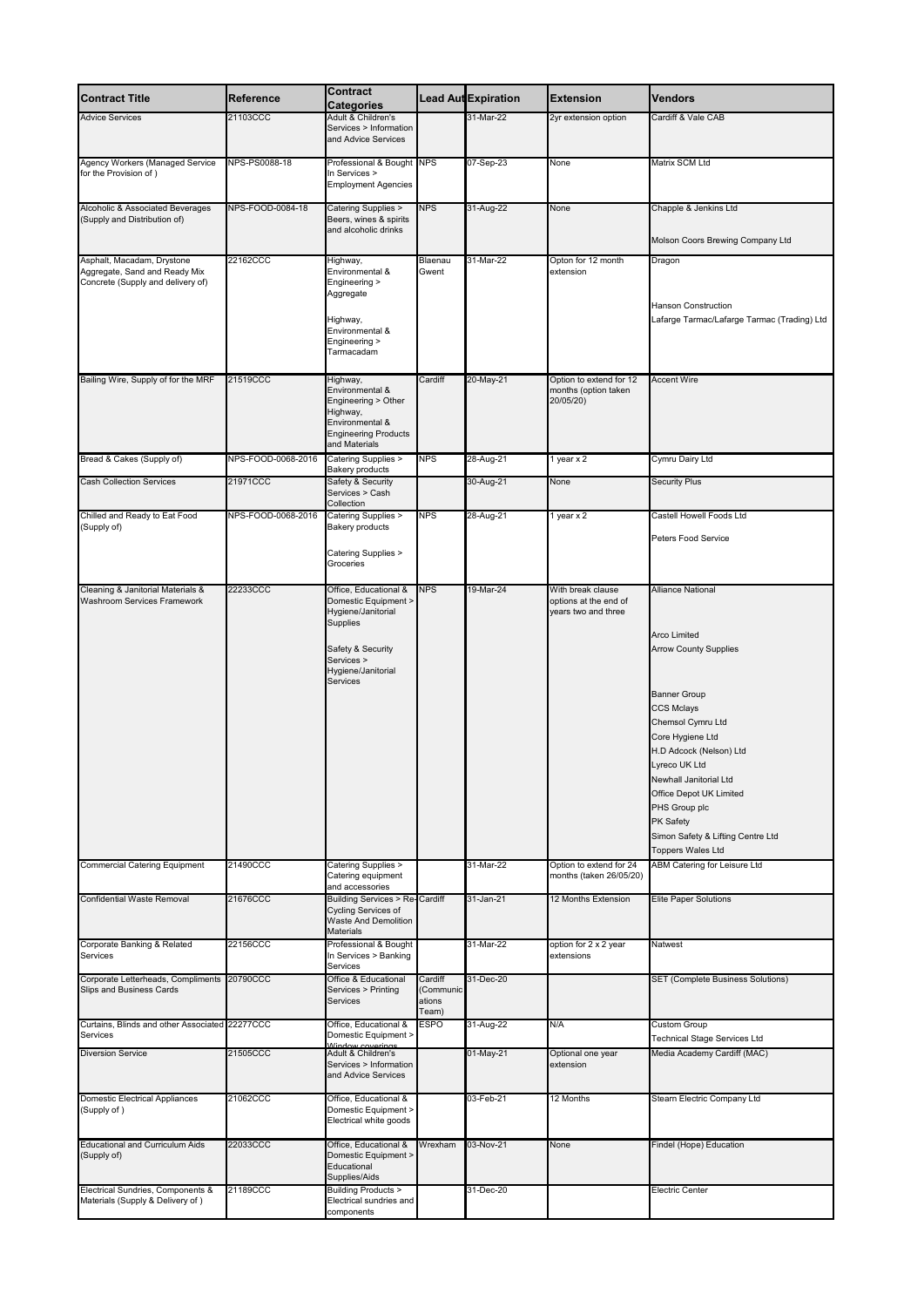| <b>Employee Eye Care Scheme</b>                                   | 21841CCC           | Professional & Bought National                                                                                                                                                                                                                                                                                                                                                                                                                          |            | 31-Mar-23 | N/A                                             | ASE Corporate Eyecare Ltd                                                                                                                                                                                                                                                                                                             |
|-------------------------------------------------------------------|--------------------|---------------------------------------------------------------------------------------------------------------------------------------------------------------------------------------------------------------------------------------------------------------------------------------------------------------------------------------------------------------------------------------------------------------------------------------------------------|------------|-----------|-------------------------------------------------|---------------------------------------------------------------------------------------------------------------------------------------------------------------------------------------------------------------------------------------------------------------------------------------------------------------------------------------|
|                                                                   |                    | In Services > Optical                                                                                                                                                                                                                                                                                                                                                                                                                                   | Procureme  |           |                                                 |                                                                                                                                                                                                                                                                                                                                       |
|                                                                   |                    | Services                                                                                                                                                                                                                                                                                                                                                                                                                                                | nt Service |           |                                                 |                                                                                                                                                                                                                                                                                                                                       |
| <b>ESPO Confidential Waste Disposal</b>                           | 21677CCC           | <b>Building Services &gt; Re-Cardiff</b><br>Cycling Services of<br>Waste And Demolition<br><b>Materials</b>                                                                                                                                                                                                                                                                                                                                             |            | 31-Jan-21 | 12 Months Extension                             | Restore PLC T/A Restore Shred -                                                                                                                                                                                                                                                                                                       |
| <b>Fire Equipment Maintenance</b>                                 | 22080CCC           | Safety & Security                                                                                                                                                                                                                                                                                                                                                                                                                                       | <b>NPS</b> | 19-Jan-21 | $\overline{N}$                                  | <b>Fire Safety Direct</b>                                                                                                                                                                                                                                                                                                             |
| Framework                                                         |                    | Services > Fire<br>Extinguisher<br>Installation &<br>Maintenance                                                                                                                                                                                                                                                                                                                                                                                        |            |           |                                                 |                                                                                                                                                                                                                                                                                                                                       |
| <b>Foster Care Framework</b>                                      | 20970CCC           | Adult & Children's                                                                                                                                                                                                                                                                                                                                                                                                                                      | Rhonnda    | 01-May-22 |                                                 | 1st Affinity                                                                                                                                                                                                                                                                                                                          |
|                                                                   |                    | Services > Fostering<br>Services                                                                                                                                                                                                                                                                                                                                                                                                                        | Cynon Taf  |           |                                                 | Action for Children<br>Barnardo's Services Ltd<br>By The Bridge<br>Cariad Fostering Ltd<br><b>Compass Fostering Wales</b><br><b>Family Fostering Partners</b>                                                                                                                                                                         |
|                                                                   |                    |                                                                                                                                                                                                                                                                                                                                                                                                                                                         |            |           |                                                 | <b>Foster Care Associates Ltd</b><br>Foster Care Group Wales<br><b>Fostering Matters</b><br><b>Fostering Solutions</b><br>Independent Foster Care Services<br><b>National Fostering Agency</b><br>Pathway Care<br><b>Regional Foster Placements</b><br><b>Supported Fostering Services</b><br><b>SWIIS Foster Care</b><br><b>TACT</b> |
|                                                                   |                    |                                                                                                                                                                                                                                                                                                                                                                                                                                                         |            |           |                                                 | The Foster Care Cooperative                                                                                                                                                                                                                                                                                                           |
|                                                                   |                    |                                                                                                                                                                                                                                                                                                                                                                                                                                                         |            |           |                                                 | TLC Wales (PICS)                                                                                                                                                                                                                                                                                                                      |
| Fruit, Vegetables & Salads                                        | NPS-FOOD-0068-2016 | <b>Catering Supplies &gt;</b><br>Fruit and Vegetables -<br>Fresh                                                                                                                                                                                                                                                                                                                                                                                        | <b>NPS</b> | 30-Aug-21 | 1 year $x$ 2                                    | W R Bishop                                                                                                                                                                                                                                                                                                                            |
| <b>Fuel Card Provision</b>                                        | 21897CCC           | Transport Equipment ><br>Fuels and lubricants                                                                                                                                                                                                                                                                                                                                                                                                           |            | 05-Jul-21 | Option to extend for an<br>additional 12 months | <b>UK Fuels Limited</b>                                                                                                                                                                                                                                                                                                               |
| <b>Furniture Removal and Storage</b><br>Framework                 | 21195CCC           | Transport Services ><br><b>Furniture Removals</b><br>and Storage                                                                                                                                                                                                                                                                                                                                                                                        | Cardiff    | 31-Aug-21 | 12 months                                       | <b>Commercial Transfer</b><br>Fox Moving and Storage<br>Masons Moving Group Ltd<br><b>Pickfords</b>                                                                                                                                                                                                                                   |
| <b>Furniture Solutions Framework</b>                              | 22260CCC           | Office & Educational                                                                                                                                                                                                                                                                                                                                                                                                                                    | <b>NPS</b> | 23-Aug-24 | N/A                                             | <b>Banner Group</b>                                                                                                                                                                                                                                                                                                                   |
| (Provision of)<br><b>General Building Materials (Supply &amp;</b> | 21811CCC           | Services<br>Office, Educational &<br>Domestic Equipment ><br><b>Educational Furniture</b><br><b>Building Products &gt;</b>                                                                                                                                                                                                                                                                                                                              |            | 31-Mar-21 | Option to extend for 12                         | Bridgend Office Furniture Ltd (BOF)<br>D & G Office Interiors Ltd<br>Gresham Office Furniture Limited<br>H Jenkinson & Co<br>Ministry of Furniture<br>Morleys<br>Richard H Powell & Partners Ltd<br><b>SET (Complete Business Solutions)</b><br>The Merthyr Tydfil Institute for the Blind<br><b>YPO</b><br><b>Travis Perkins</b>     |
| Delivery of)<br>Groceries, Beveragaes and Frozen                  | NPS-FOOD-0069-16   | Adhesives. Fillers and<br>sealants & other<br><b>Decorators Sundries</b><br><b>Building Products &gt;</b><br>Fasteners<br><b>Building Products &gt;</b><br>Hand tools<br><b>Building Products &gt;</b><br>Ironmongery and door<br>furniture<br><b>Building Products &gt;</b><br>Paint<br><b>Building Products &gt;</b><br>Rainwater & Roofing<br>Supplies<br><b>Building Products &gt;</b><br><b>UPVC Fascia and</b><br>Cladding<br>Catering Supplies > | <b>NPS</b> | 26-Nov-21 | months to March 2022<br>Already Taken           | Castell Howell Foods Ltd                                                                                                                                                                                                                                                                                                              |
| Foods                                                             |                    | Frozen foods<br>Catering Supplies ><br>Groceries                                                                                                                                                                                                                                                                                                                                                                                                        |            |           |                                                 | Holdsworth                                                                                                                                                                                                                                                                                                                            |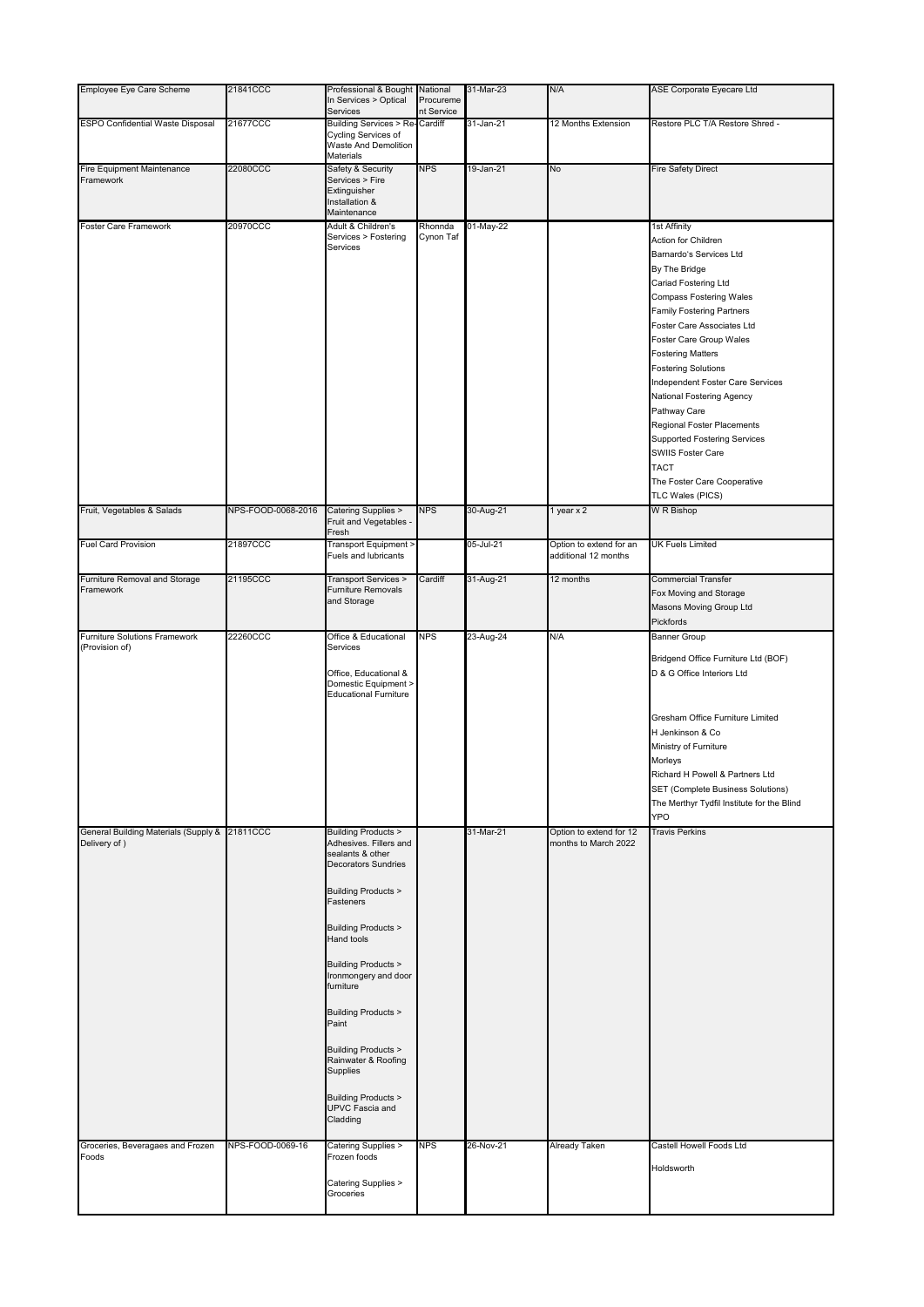| Grounds Maintenance Equipment &                                    | 21782CCC                           | <b>Building Services &gt;</b>                                          | Newport    | 31-Jan-22 | Option to extend for a                        | <b>Cambrian Construction Equipment Limited</b>                                           |
|--------------------------------------------------------------------|------------------------------------|------------------------------------------------------------------------|------------|-----------|-----------------------------------------------|------------------------------------------------------------------------------------------|
| Spares - Supply and Delivery                                       |                                    | <b>Grounds Maintenance</b><br>& Horticultural<br>Spraying Services inc |            |           | further 12 months                             |                                                                                          |
|                                                                    |                                    | repairs                                                                |            |           |                                               | David Evans Agricultural Ltd (D.E.A.L.)                                                  |
|                                                                    |                                    | Estates & Events ><br>Horticultural &                                  |            |           |                                               | Davies Implements Ltd                                                                    |
|                                                                    |                                    | Grounds maintenance<br>equipment and<br>supplies                       |            |           |                                               |                                                                                          |
|                                                                    |                                    |                                                                        |            |           |                                               | Forest Park & Garden                                                                     |
|                                                                    |                                    |                                                                        |            |           |                                               | <b>Frank Sutton Limited</b>                                                              |
|                                                                    |                                    |                                                                        |            |           |                                               | Gay & Hunt<br>Gibson Garden Machinery Ltd                                                |
|                                                                    |                                    |                                                                        |            |           |                                               | <b>Holt JCB Limited</b>                                                                  |
|                                                                    |                                    |                                                                        |            |           |                                               | Keith Morgan Mowers Limited<br>Simon Tullet Machinery (STM) Company                      |
|                                                                    |                                    |                                                                        |            |           |                                               | Limited                                                                                  |
|                                                                    |                                    |                                                                        |            |           |                                               | Spaldings Itd<br><b>Ted Hopkins Limited</b>                                              |
|                                                                    |                                    |                                                                        |            |           |                                               | <b>Terry Harrison Machinery</b>                                                          |
| Heating, Ventilation, Boilers &<br>Associated Products (Supply and | 21190CCC                           | <b>Building Products &gt;</b><br>Heating Boilers and                   |            | 31-Dec-20 |                                               | Travis Perkins T/A City Plumbing Supplies/ City<br><b>Heating Spares</b>                 |
| Delivery)<br>Highway Lighting Materials, provision                 | 21531CCC / NPS-CFM-                | Spares                                                                 | <b>NPS</b> | 09-Nov-20 | Option to extend for 12                       | Aluminium Lighting Company Ltd                                                           |
| of                                                                 | 0059-1                             | Highway,<br>Environmental &                                            |            |           | months                                        | <b>Ark Lighting Ltd</b>                                                                  |
|                                                                    |                                    | Engineering > Street<br><b>Lighting Products</b>                       |            |           |                                               | <b>BEI Lighting</b>                                                                      |
|                                                                    |                                    |                                                                        |            |           |                                               | <b>Charles Endirect Ltd</b><br><b>City Electrical Factors</b>                            |
|                                                                    |                                    |                                                                        |            |           |                                               | <b>Cleveland Cable Company</b>                                                           |
|                                                                    |                                    |                                                                        |            |           |                                               | <b>CU Phosco</b>                                                                         |
|                                                                    |                                    |                                                                        |            |           |                                               | DW Windsor Ltd<br><b>Exterior Lighting Solutions Ltd</b>                                 |
|                                                                    |                                    |                                                                        |            |           |                                               | Fabrikat Nottingham Ltd                                                                  |
|                                                                    |                                    |                                                                        |            |           |                                               | Lucy Zodion                                                                              |
|                                                                    |                                    |                                                                        |            |           |                                               | Maclean Electrical<br>Mallatite Ltd                                                      |
|                                                                    |                                    |                                                                        |            |           |                                               | Marwood Electrical Company                                                               |
|                                                                    |                                    |                                                                        |            |           |                                               | Orangetek                                                                                |
|                                                                    |                                    |                                                                        |            |           |                                               | Sapa Pole Products<br>Simmonsigns                                                        |
|                                                                    |                                    |                                                                        |            |           |                                               | Snapfast                                                                                 |
| Interpretation and Translation Service N/A                         |                                    | Office & Educational                                                   | Cardiff    | 31-Mar-21 |                                               | Urbis Schreder<br>Option to extend annually Wales Interpretation and Translation Service |
|                                                                    |                                    | Services > Translation<br>& Interpreter Services                       |            |           |                                               | (WITS)                                                                                   |
| IT Products and Services (ii)<br><b>Framework Agreement</b>        | 22270CCC                           | <b>ICT Products &gt;</b><br>Computer Hardware                          | <b>NPS</b> | 14-Jul-22 | Option to extend a further CDW Ltd<br>2 years |                                                                                          |
|                                                                    |                                    | e.g. PC's,                                                             |            |           |                                               |                                                                                          |
|                                                                    |                                    | Workstations, Printers                                                 |            |           |                                               |                                                                                          |
|                                                                    |                                    | ICT Products >                                                         |            |           |                                               | Centerprise International Ltd<br><b>Circle IT Solutions Ltd</b>                          |
|                                                                    |                                    | Computer Software &                                                    |            |           |                                               |                                                                                          |
|                                                                    |                                    | Licensing                                                              |            |           |                                               | Comcen Computer Supplies Ltd                                                             |
|                                                                    |                                    | Office, Educational &                                                  |            |           |                                               | Computacenter Ltd                                                                        |
|                                                                    |                                    | Domestic Equipment ><br>Audio/video equipment<br>& consumables         |            |           |                                               |                                                                                          |
|                                                                    |                                    |                                                                        |            |           |                                               |                                                                                          |
|                                                                    |                                    | Professional & Bought                                                  |            |           |                                               | Computeam Ltd<br>Computer World Wales Ltd                                                |
|                                                                    |                                    | In Services ><br><b>Subscription Services</b>                          |            |           |                                               |                                                                                          |
|                                                                    |                                    |                                                                        |            |           |                                               | <b>Dell Corporation Ltd</b>                                                              |
|                                                                    |                                    |                                                                        |            |           |                                               | Drake AV Video Ltd<br><b>GV Multimedia Ltd</b>                                           |
|                                                                    |                                    |                                                                        |            |           |                                               | <b>IDNS Ltd</b>                                                                          |
|                                                                    |                                    |                                                                        |            |           |                                               | Involve Visual Collaboration Ltd                                                         |
|                                                                    |                                    |                                                                        |            |           |                                               | Kingsfield Computer Products<br>Lenovo Technology (UK) Ltd                               |
|                                                                    |                                    |                                                                        |            |           |                                               | Phoenix Software Ltd                                                                     |
|                                                                    |                                    |                                                                        |            |           |                                               | Probrand                                                                                 |
|                                                                    |                                    |                                                                        |            |           |                                               | Softcat PLC<br>SoftwareOne UK Ltd                                                        |
|                                                                    |                                    |                                                                        |            |           |                                               | <b>Stone Computers Ltd</b>                                                               |
|                                                                    |                                    |                                                                        |            |           |                                               | <b>XMA Ltd</b>                                                                           |
| Liquid Fuels - (Supply of)                                         | NPS-FT-0093-18                     | Transport Equipment ><br><b>Fuels and lubricants</b>                   |            | 08-Apr-23 |                                               | Certas Energy UK Ltd (formerly GB Oils)                                                  |
| Liquid Petroleum Gas                                               | ESPO Framework 92-17 Engineering & | Environmental                                                          |            | 21-Oct-21 | None                                          | Calor Gas Ltd<br>Flogas Ltd                                                              |
|                                                                    |                                    | Services > Industrial                                                  |            |           |                                               |                                                                                          |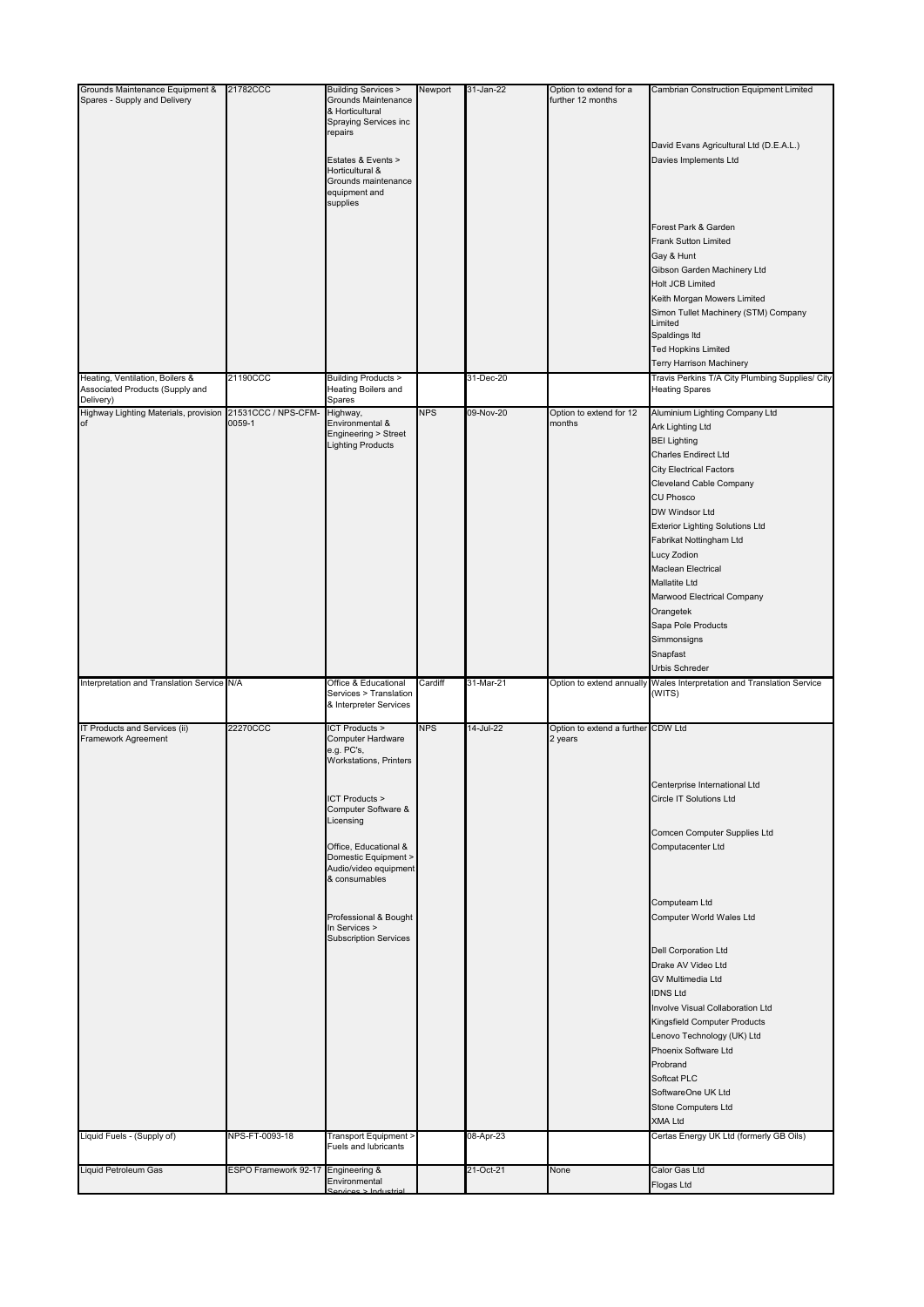| Maintenance Dredging of the Outer                            | 21218CCC                                          | Engineering &                                                                                      |                                     | 01-Jul-22 |                     | Westminster Dredging Co Ltd                                                                                                                                                                            |
|--------------------------------------------------------------|---------------------------------------------------|----------------------------------------------------------------------------------------------------|-------------------------------------|-----------|---------------------|--------------------------------------------------------------------------------------------------------------------------------------------------------------------------------------------------------|
| Harbour & Approach Channel                                   |                                                   | Environmental<br>Services > Dredging                                                               |                                     |           |                     |                                                                                                                                                                                                        |
| Meat - Supply of Fresh & Frozen                              | NPS-FOOD-0068-2016                                | Contractors<br>Catering Supplies >                                                                 | <b>NPS</b>                          | 30-Aug-21 | 1 year $x$ 2        | Castell Howell Foods Ltd                                                                                                                                                                               |
| Milk (Supply of Milk and Dairy                               | NPS-FOOD-0068-2016                                | Meat supplies<br>Catering Supplies >                                                               | <b>NPS</b>                          | 28-Aug-21 | 1 year x 2          | <b>Brake Bros Ltd</b>                                                                                                                                                                                  |
| Produce)                                                     |                                                   | Dairy Produce                                                                                      |                                     |           |                     | Castell Howell Foods Ltd<br>Cymru Dairy Ltd                                                                                                                                                            |
| <b>Mobile Phones</b>                                         | 21590CCC                                          | <b>ICT Services &gt; Mobile</b><br>Phone Services                                                  |                                     | 31-Aug-21 | None                | EE (formally Orange)                                                                                                                                                                                   |
|                                                              |                                                   |                                                                                                    |                                     | 31-Mar-22 | Option to extend by | <b>Facility Services Group Limited</b>                                                                                                                                                                 |
| Non-Domestic Building Maintenance<br>Framework Agreement     | 21739CCC,21740CCC,2 Building Services ><br>1741CC | Mechanical Building<br>Services &<br>Engineering<br>Contractors                                    |                                     |           | 12months            | <b>GKR Maintenance &amp; Building Company Limited</b><br>Graham Asset Management<br>lan Williams<br>Knox and Wells<br><b>LCB Construction</b><br>Lorne Stewart PLC<br><b>Taliesin Conservation Ltd</b> |
| <b>NPS Construction Consultancy</b><br>Framework (Phase 2&3) | NPS-PS-0027 & 0028                                | <b>Consultancy Services</b><br>> Architectural<br>Consultants<br><b>Consultancy Services</b>       | National<br>Procureme<br>nt Service | 31-Jan-21 |                     |                                                                                                                                                                                                        |
|                                                              |                                                   | > Civil and Structural<br>Engineering<br>Consultants                                               |                                     |           |                     |                                                                                                                                                                                                        |
|                                                              |                                                   | <b>Consultancy Services</b><br>> Construction<br>Costing/Management<br>Consultants                 |                                     |           |                     |                                                                                                                                                                                                        |
|                                                              |                                                   | <b>Consultancy Services</b><br>> Multi Disciplinary<br>Consultants                                 |                                     |           |                     |                                                                                                                                                                                                        |
|                                                              |                                                   | <b>Consultancy Services</b><br>> Project Management<br>Consultancy                                 |                                     |           |                     |                                                                                                                                                                                                        |
|                                                              |                                                   | <b>Consultancy Services</b><br>> Quantity Surveying<br>Consultants                                 |                                     |           |                     |                                                                                                                                                                                                        |
| <b>NPS Construction Consultancy</b><br>Framework (Phase 2)   | NPS-PS-0027-15                                    | <b>Consultancy Services</b><br>> Architectural                                                     | National<br>Procureme               | 31-Jan-21 |                     |                                                                                                                                                                                                        |
|                                                              |                                                   | Consultants<br><b>Consultancy Services</b><br>> Civil and Structural<br>Engineering<br>Consultants | nt Service                          |           |                     |                                                                                                                                                                                                        |
|                                                              |                                                   | <b>Consultancy Services</b><br>> Construction<br>Costing/Management<br>Consultants                 |                                     |           |                     |                                                                                                                                                                                                        |
|                                                              |                                                   | <b>Consultancy Services</b><br>> Multi Disciplinary<br>Consultants                                 |                                     |           |                     |                                                                                                                                                                                                        |
|                                                              |                                                   | <b>Consultancy Services</b><br>> Project Management<br>Consultancy                                 |                                     |           |                     |                                                                                                                                                                                                        |
|                                                              |                                                   | <b>Consultancy Services</b><br>> Quantity Surveying<br>Consultants                                 |                                     |           |                     |                                                                                                                                                                                                        |
| Online Travel & Accommodation<br>services                    | 22274CCC                                          | Professional & Bought<br>In Services > Travel<br><b>Service Providers</b>                          |                                     | 30-Oct-23 |                     | <b>CTM-Travel Red Fern</b>                                                                                                                                                                             |
| Plant, Equipment and Tool Hire                               | 21922CCC                                          | <b>Transport Services &gt;</b><br>Crane Contractors                                                | Cardiff                             | 01-Jul-23 | None                | Ainscough Crane Hire Ltd                                                                                                                                                                               |
|                                                              |                                                   | Transport Services ><br>Equipment & Tool Hire                                                      |                                     |           |                     | Ashtead Plant Hire Company Ltd<br><b>Baldwins Crane Hire</b>                                                                                                                                           |
|                                                              |                                                   | Services<br>Transport Services >                                                                   |                                     |           |                     | <b>GAP Group Ltd</b><br>Hire One Limited                                                                                                                                                               |
|                                                              |                                                   | Plant/Equipment Hire<br>Contractors                                                                |                                     |           |                     | <b>HSS Hire Service Group</b><br>M & J Plant and Transport Ltd<br>Parker Plant Hire Ltd<br>Prichard's                                                                                                  |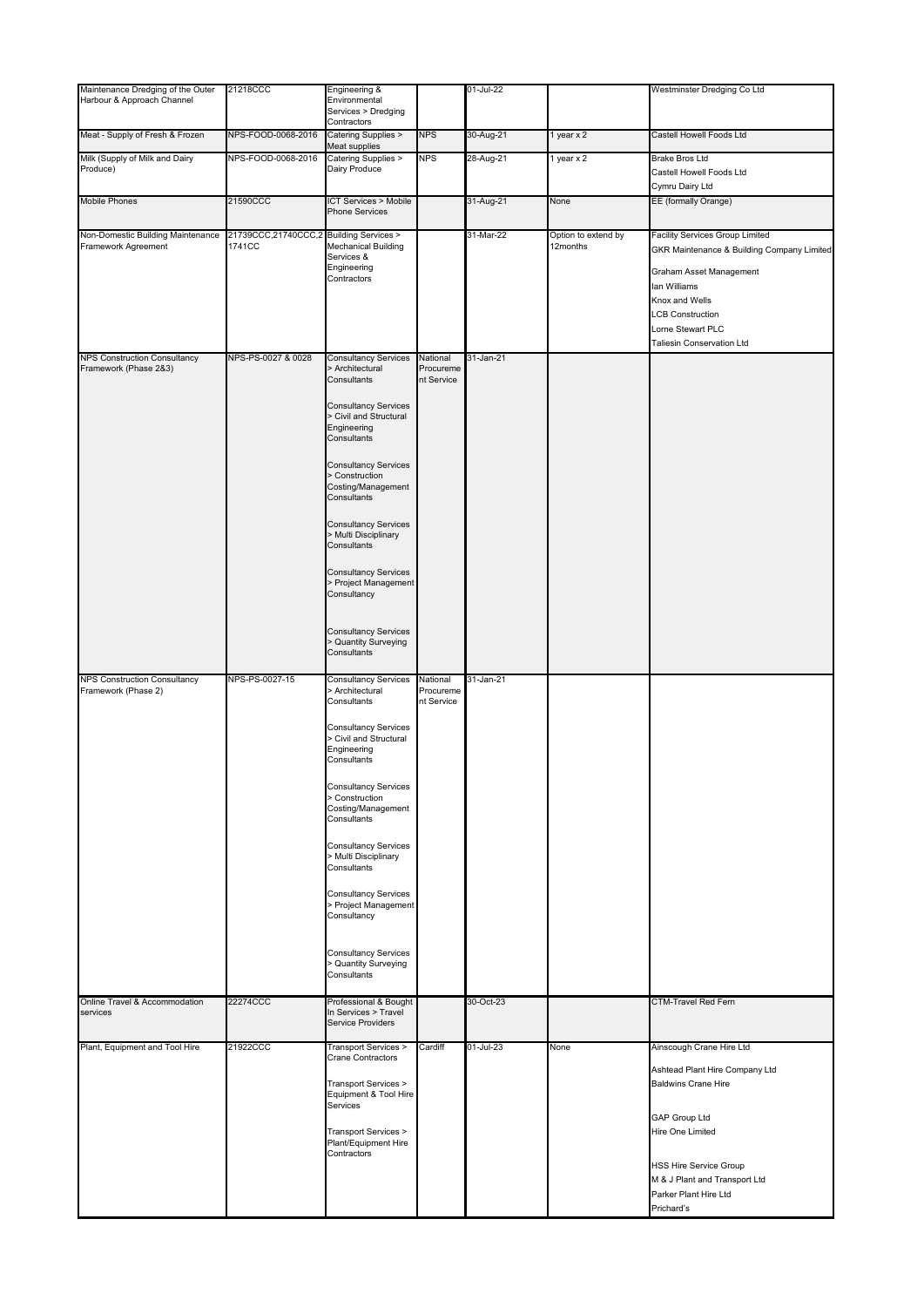| Plumbing, Sanitary ware, and<br>Rainwater Goods (Supply and<br>Delivery) | 21191CCC         | <b>Building Products &gt;</b><br>Mechanical<br>Wholesalers/Plumbers'<br>Merchants      |            | 31-Dec-20 |               | Travis Perkins T/A City Plumbing Supplies/ City<br><b>Heating Spares</b> |
|--------------------------------------------------------------------------|------------------|----------------------------------------------------------------------------------------|------------|-----------|---------------|--------------------------------------------------------------------------|
|                                                                          |                  | <b>Building Products &gt;</b><br><b>Plumbing Sundries</b>                              |            |           |               |                                                                          |
|                                                                          |                  | <b>Building Products &gt;</b><br>Rainwater & Roofing<br><b>Supplies</b>                |            |           |               |                                                                          |
| Print WAG All Wales Framework                                            | NPS-CS-0022-15   | Marketing Events &                                                                     |            | 31-Jan-21 | None          | A. McLay & Co.                                                           |
|                                                                          | (20769CCC)       | <b>Hosting Services &gt;</b><br>Advertising/Publicity/M<br>arketing Services           |            |           |               |                                                                          |
|                                                                          |                  | Office & Educational<br>Services > Printing<br>Services                                |            |           |               | <b>Allens Printers</b><br><b>Cambrian Printers Ltd</b>                   |
|                                                                          |                  |                                                                                        |            |           |               | <b>CATS Solutions</b><br>CPS Group                                       |
|                                                                          |                  |                                                                                        |            |           |               | Deltor                                                                   |
|                                                                          |                  |                                                                                        |            |           |               | <b>DST Output</b><br>Harcourt Litho Ltd.                                 |
|                                                                          |                  |                                                                                        |            |           |               | Harlequin Print and Packaging Ltd                                        |
|                                                                          |                  |                                                                                        |            |           |               | Lexon Group                                                              |
|                                                                          |                  |                                                                                        |            |           |               | Mail Solutions UK Ltd                                                    |
|                                                                          |                  |                                                                                        |            |           |               | Mediascene Ltd                                                           |
|                                                                          |                  |                                                                                        |            |           |               | <b>Minuteman Press</b>                                                   |
|                                                                          |                  |                                                                                        |            |           |               | Seargeant Brothers                                                       |
|                                                                          |                  |                                                                                        |            |           |               | <b>SET (Complete Business Solutions)</b>                                 |
|                                                                          |                  |                                                                                        |            |           |               | <b>Spectrum Printing</b><br>Stephens & George                            |
|                                                                          |                  |                                                                                        |            |           |               | The Print Centre                                                         |
|                                                                          |                  |                                                                                        |            |           |               | <b>Westdale Press</b>                                                    |
|                                                                          |                  |                                                                                        |            |           |               | Zenith Print & Packaging                                                 |
| Printer Consumables 2019 (Supply<br>of)                                  | 21946CCC         | Office, Educational &<br>Domestic Equipment ><br>Printing equipment and<br>consumables | Cardiff    | 14-Aug-22 | None          | <b>UK Laser Supplies</b>                                                 |
| Protective Clothing and Personal                                         | 21342CCC         | Safety, Security &                                                                     | <b>NPS</b> | 30-Sep-21 |               | Contego Safety Solutions (were Sussex                                    |
| Protective Equipment                                                     |                  | Disability Equipment ><br>Protective clothing,                                         |            |           |               | Safetywear)<br>Langstone Supplies Ltd                                    |
|                                                                          |                  | footwear & uniforms                                                                    |            |           |               | Lyreco UK Ltd                                                            |
|                                                                          |                  |                                                                                        |            |           |               | MWUK Ltd T/A Alexandra Plc                                               |
|                                                                          |                  |                                                                                        |            |           |               | PK Safety                                                                |
|                                                                          |                  |                                                                                        |            |           |               | Rexel (UK) Ltd Trading as Parker Merchanting                             |
|                                                                          |                  |                                                                                        |            |           |               | Samco Products Ltd                                                       |
|                                                                          |                  |                                                                                        |            |           |               | <b>SET (Complete Business Solutions)</b>                                 |
|                                                                          |                  |                                                                                        |            |           |               | Simon Safety & Lifting Centre Ltd                                        |
|                                                                          |                  |                                                                                        |            |           |               | <b>Toppers Wales Ltd</b>                                                 |
|                                                                          |                  |                                                                                        |            |           |               | Workplace Worksafe                                                       |
| <b>Residential Care Framework</b>                                        | 20968CCC         | Adult & Children's<br>Services > Residential                                           | <b>RCT</b> | 01-May-22 |               | Action for Children<br>Afon Goch                                         |
|                                                                          |                  | care for children                                                                      |            |           |               | Amberleigh Care Ltd                                                      |
|                                                                          |                  |                                                                                        |            |           |               | <b>Better Care</b>                                                       |
|                                                                          |                  |                                                                                        |            |           |               | Bryn Melyn Care                                                          |
|                                                                          |                  |                                                                                        |            |           |               | Care 4 Children Residential Services Limited                             |
|                                                                          |                  |                                                                                        |            |           |               | Care Tech                                                                |
|                                                                          |                  |                                                                                        |            |           |               | <b>Crystal Care Solutions</b>                                            |
|                                                                          |                  |                                                                                        |            |           |               | <b>Genus Care</b>                                                        |
|                                                                          |                  |                                                                                        |            |           |               | Hafan Saff                                                               |
|                                                                          |                  |                                                                                        |            |           |               | Headway                                                                  |
|                                                                          |                  |                                                                                        |            |           |               | Landsker Child Care Ltd<br><b>New Forest Care</b>                        |
|                                                                          |                  |                                                                                        |            |           |               | New Leaf                                                                 |
|                                                                          |                  |                                                                                        |            |           |               | <b>Options Group</b>                                                     |
|                                                                          |                  |                                                                                        |            |           |               | Orbis Community Care                                                     |
|                                                                          |                  |                                                                                        |            |           |               | Parc Care Ltd                                                            |
|                                                                          |                  |                                                                                        |            |           |               | Priority                                                                 |
|                                                                          |                  |                                                                                        |            |           |               | <b>Priory Education Services Limited</b>                                 |
|                                                                          |                  |                                                                                        |            |           |               | Prospects<br>Step-a-Side                                                 |
|                                                                          |                  |                                                                                        |            |           |               | <b>Stepping Stones</b>                                                   |
|                                                                          |                  |                                                                                        |            |           |               | Woodlands                                                                |
| Soft Drinks, Crisps, Snacks &                                            | NPS-FOOD-0069-16 | Catering Supplies >                                                                    | <b>NPS</b> | 26-Nov-21 | Already taken | Chapple & Jenkins Ltd                                                    |
| Confectionery                                                            |                  | Confectionery                                                                          |            |           |               | D&G Wholesale                                                            |
|                                                                          |                  | Catering Supplies >                                                                    |            |           |               | <b>M&amp;S Catering Supplies</b>                                         |
|                                                                          |                  | Soft & non-alcoholic<br>drinks                                                         |            |           |               |                                                                          |
|                                                                          |                  |                                                                                        |            |           |               |                                                                          |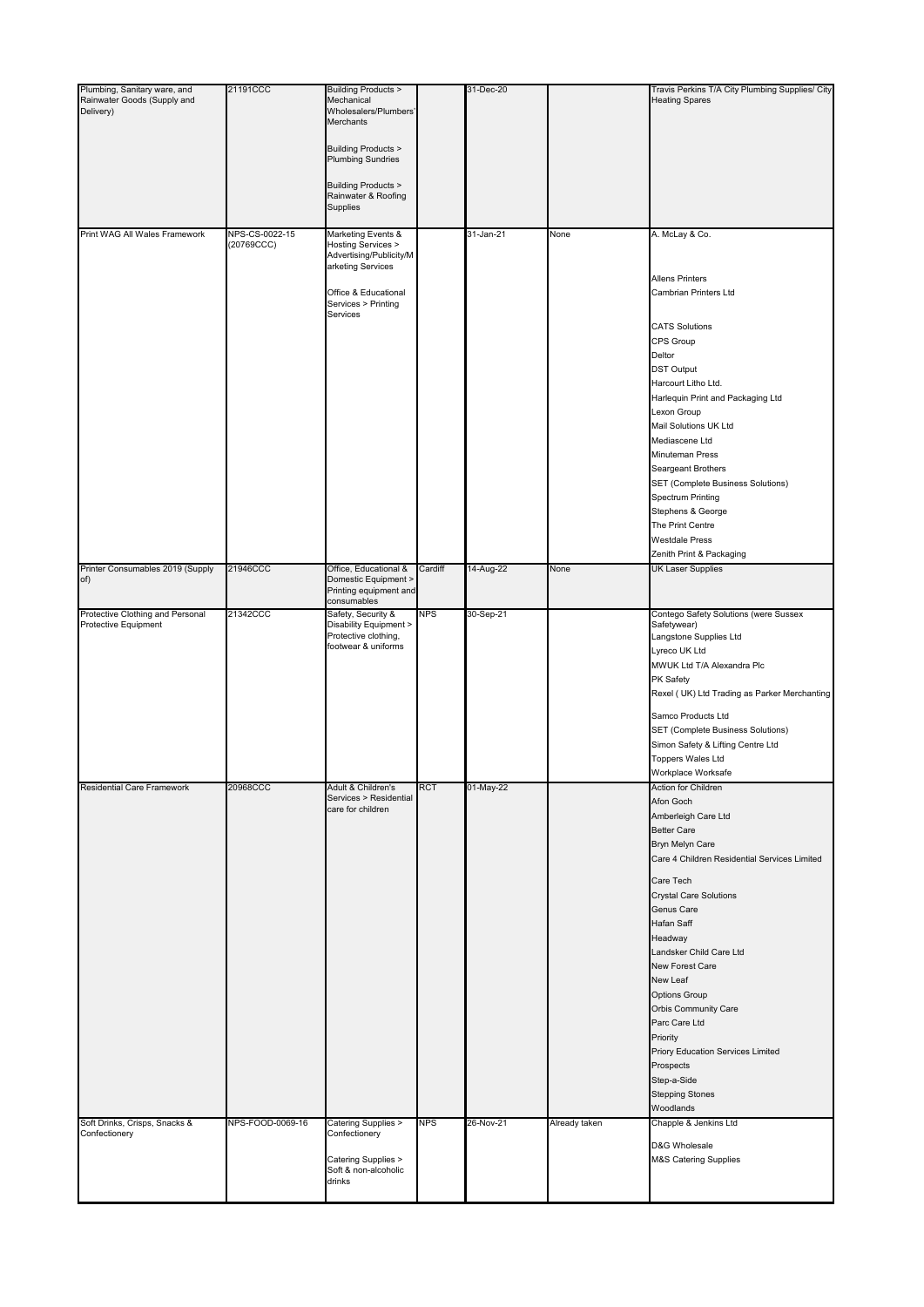| South East & Mid Wales Highways & 21709CCC                           |                              | Works & Buildings >                                    |                         | 31-Dec-22 | None                                | <b>Alun Griffiths</b>                        |
|----------------------------------------------------------------------|------------------------------|--------------------------------------------------------|-------------------------|-----------|-------------------------------------|----------------------------------------------|
| <b>Civil Engineering Framework</b>                                   |                              | Bridgeworks-                                           |                         |           |                                     |                                              |
|                                                                      |                              | steelworks fabrication                                 |                         |           |                                     |                                              |
|                                                                      |                              | and repairs                                            |                         |           |                                     | Calibre Contracting                          |
|                                                                      |                              |                                                        |                         |           |                                     | Centregreat Ltd                              |
|                                                                      |                              | Works & Buildings ><br>Civil Engineering and           |                         |           |                                     |                                              |
|                                                                      |                              | Associated Multi-                                      |                         |           |                                     |                                              |
|                                                                      |                              | <b>Discipline Construction</b>                         |                         |           |                                     |                                              |
|                                                                      |                              | Projects                                               |                         |           |                                     |                                              |
|                                                                      |                              |                                                        |                         |           |                                     | <b>DT Contracting Limited</b>                |
|                                                                      |                              | Works & Buildings >                                    |                         |           |                                     | Dyer & Butler                                |
|                                                                      |                              | <b>Highway Maintenance</b><br><b>Construction Work</b> |                         |           |                                     |                                              |
|                                                                      |                              | Contractors                                            |                         |           |                                     |                                              |
|                                                                      |                              |                                                        |                         |           |                                     |                                              |
|                                                                      |                              |                                                        |                         |           |                                     | <b>Encon Construction Ltd</b>                |
|                                                                      |                              | Works & Buildings >                                    |                         |           |                                     | Hanson Quarry Products Europe Ltd T/A        |
|                                                                      |                              | <b>Highway Maintenance</b>                             |                         |           |                                     | Hanson Asphalt & Contracting                 |
|                                                                      |                              | <b>Specialist Work</b>                                 |                         |           |                                     |                                              |
|                                                                      |                              | Contractors                                            |                         |           |                                     |                                              |
|                                                                      |                              |                                                        |                         |           |                                     | Horan                                        |
|                                                                      |                              |                                                        |                         |           |                                     | <b>Horizon Civil Engineering Ltd</b>         |
|                                                                      |                              |                                                        |                         |           |                                     |                                              |
|                                                                      |                              |                                                        |                         |           |                                     | Intervention Services Limited                |
|                                                                      |                              |                                                        |                         |           |                                     | Jones Bros Ruthin (Civil Engineering) Co Ltd |
|                                                                      |                              |                                                        |                         |           |                                     | Knightsbrown Construction Ltd                |
|                                                                      |                              |                                                        |                         |           |                                     | Road Maintenance Services Ltd                |
|                                                                      |                              |                                                        |                         |           |                                     | Tarmac                                       |
|                                                                      |                              |                                                        |                         |           |                                     |                                              |
|                                                                      |                              |                                                        |                         |           |                                     | Walters                                      |
| South East Wales Schools & Capital<br>Programme Contractor Framework | 21873CCC                     | Works & Buildings ><br>Building &                      |                         | 02-Jun-23 |                                     |                                              |
| (SEWSCAP 3)                                                          |                              | Construction                                           |                         |           |                                     |                                              |
|                                                                      |                              | Contractors                                            |                         |           |                                     |                                              |
|                                                                      |                              |                                                        |                         |           |                                     |                                              |
|                                                                      |                              | Works & Buildings >                                    |                         |           |                                     |                                              |
|                                                                      |                              | General Newbuild -                                     |                         |           |                                     |                                              |
|                                                                      |                              | design and build                                       |                         |           |                                     |                                              |
|                                                                      |                              |                                                        |                         |           |                                     |                                              |
|                                                                      |                              | Works & Buildings >                                    |                         |           |                                     |                                              |
|                                                                      |                              | Works to Listed and<br><b>Historical Buildings</b>     |                         |           |                                     |                                              |
|                                                                      |                              |                                                        |                         |           |                                     |                                              |
| Stationery, Office                                                   | 21675CCC                     | Office, Educational &                                  | <b>NPS</b>              | 15-Feb-21 |                                     | Lyreco UK Ltd                                |
| Consumables/Equipment and Copier                                     |                              | Domestic Equipment >                                   |                         |           | 2 x 12 months up to 15-<br>Jan-2021 |                                              |
| Paper                                                                |                              | Office Equipment                                       |                         |           |                                     |                                              |
|                                                                      |                              | supplies                                               |                         |           |                                     |                                              |
|                                                                      |                              |                                                        |                         |           |                                     |                                              |
|                                                                      |                              | Office, Educational &                                  |                         |           |                                     |                                              |
|                                                                      |                              | Domestic Equipment >                                   |                         |           |                                     |                                              |
|                                                                      |                              | Paper including                                        |                         |           |                                     |                                              |
|                                                                      |                              | photocopier paper                                      |                         |           |                                     |                                              |
| Supply Teachers & Education                                          | NPS - PSU - 0088 - 18        |                                                        |                         | 31-Jul-22 |                                     |                                              |
| <b>Temporary Workers Framework</b>                                   |                              | Professional & Bought NPS<br>In Services >             |                         |           | Option for 12 months                |                                              |
|                                                                      |                              | <b>Employment Agencies</b>                             |                         |           |                                     |                                              |
|                                                                      |                              |                                                        |                         |           |                                     |                                              |
| The All Wales Book Purchasing                                        | 21287CCC                     | Office, Educational &                                  | Gwynedd                 | 28-Feb-21 | Possibility of extending            | Askews and Holts Library Services            |
| Consortium                                                           |                              | Domestic Equipment >                                   |                         |           | for a further year                  |                                              |
|                                                                      |                              | Books/Journals/Periodi<br>cals etc                     |                         |           |                                     |                                              |
|                                                                      |                              |                                                        |                         |           |                                     |                                              |
|                                                                      |                              |                                                        |                         |           |                                     |                                              |
|                                                                      |                              | Office, Educational &                                  |                         |           |                                     |                                              |
|                                                                      |                              | Domestic Equipment >                                   |                         |           |                                     |                                              |
|                                                                      |                              | Educational                                            |                         |           |                                     |                                              |
|                                                                      |                              | Supplies/Aids                                          |                         |           |                                     |                                              |
|                                                                      |                              |                                                        |                         |           |                                     |                                              |
| Training, Learning & Development                                     | 20944CCC/NPS-PSU-<br>0031-15 | Professional & Bought National                         |                         | 31-Aug-21 | None                                | Ajuda Limited                                |
| Services                                                             |                              | In Services > Training<br>Providers                    | Procureme<br>nt Service |           |                                     | Alpha Safety Training                        |
|                                                                      |                              |                                                        |                         |           |                                     | Daniel Greenberg LTD                         |
|                                                                      |                              |                                                        |                         |           |                                     | ELIESHA TRAINING LTD                         |
|                                                                      |                              |                                                        |                         |           |                                     | <b>Groundwork North Wales</b>                |
|                                                                      |                              |                                                        |                         |           |                                     | Insight HRC Ltd                              |
|                                                                      |                              |                                                        |                         |           |                                     | Life Line Training & Operations              |
|                                                                      |                              |                                                        |                         |           |                                     | Neath Port Talbot College                    |
|                                                                      |                              |                                                        |                         |           |                                     | Premier Partnership                          |
|                                                                      |                              |                                                        |                         |           |                                     | React 2 Training Ltd                         |
|                                                                      |                              |                                                        |                         |           |                                     |                                              |
|                                                                      |                              |                                                        |                         |           |                                     | Reveal Solutions Training Ltd                |
|                                                                      |                              |                                                        |                         |           |                                     | Sglein                                       |
|                                                                      |                              |                                                        |                         |           |                                     | St John Wales Training Company               |
|                                                                      |                              |                                                        |                         |           |                                     | The Development Company                      |
|                                                                      |                              |                                                        |                         |           |                                     | <b>JSW Commercial Services Ltd</b>           |
|                                                                      |                              |                                                        |                         |           |                                     | <b>WEA Cymru</b>                             |
|                                                                      |                              |                                                        |                         |           |                                     | Worth Consulting Ltd                         |
|                                                                      |                              |                                                        |                         |           |                                     | Your Legal Eyes Ltd                          |
| Transportation and Processing of                                     | 21752CCC                     | <b>Building Services &gt; Re-Cardiff</b>               |                         | 04-Feb-21 | 12+12 month extension               | <b>Neal Soil Suppliers Ltd</b>               |
| Waste Arising from Road Sweeping                                     |                              | Cycling Services of                                    |                         |           |                                     |                                              |
| Operations                                                           |                              | Waste And Demolition<br><b>Materials</b>               |                         |           |                                     |                                              |
|                                                                      |                              |                                                        |                         |           |                                     |                                              |